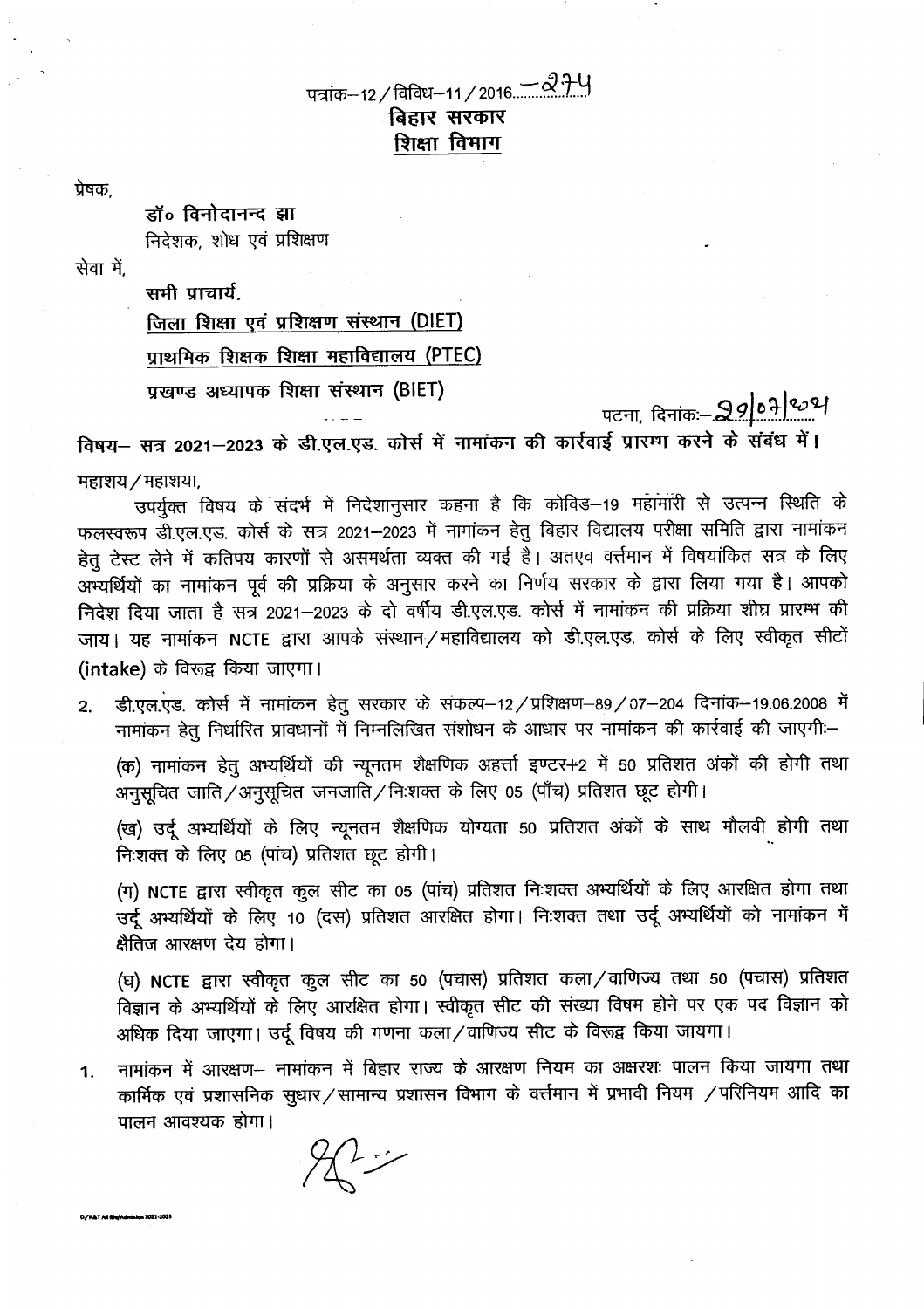चयन का आधार– नामांकन हेतु चयन का आधार दसवीं एवं बारहवीं कक्षा में प्राप्त प्राप्तांकों का प्रतिशत  $2.$ होगा। दोनों कक्षाओं के प्राप्तांकों का औसत निकालते हुए नामांकन हेतु मेधा सूची का निर्माण कोटिवार किया जाएगा। प्राप्तांकों के औसत समान रहने पर अधिक यौग्यताधारी अभ्यर्थी को चयन में प्राथमिकता दी जायगी। प्राप्तांकों के औसत और योग्यता समान रहने पर उम्र में वरीय को तथा प्राप्तांकों के औसत, योग्यता और जन्म-तिथि समान रहने पर अभ्यर्थी के अंग्रेजी वर्णमाला में लिखे- जाने वाले नाम के वर्णाक्षर के आधार पर नाम में जो वर्णाक्षर पहले आयेंगे उन्हें प्राथमिकता दी जाएगी।

मौलवी योग्यताधारी अभ्यर्थियों की मेधा सूची फोकानियाँ तथा मौलवी की कक्षाओं में प्राप्त प्राप्तांकों के योग का औसत निकालते हुए किया जाएगा। उर्दू अभ्यर्थियों के लिए सर्वप्रथम मौलवी योग्यताधारी अभ्यर्थियों के चयन पर विचार किया जायगा। मौलवी योग्यताधारी अभ्यर्थियों की अनुपलब्धता की स्थिति में वैसे अभ्यर्थियों के चयन पर विचार किया जाएगा जिन्होंने उर्दू विषय को ऐच्छिक विषय के रूप में पढ़ा हो तथा उन्होंने उर्दू विषय में नामांकन हेतु अधीच्छा दी हो। उर्दू विषय में ऐसे अभ्यर्थियों द्वारा अधीच्छा देने पर यदि मेधा अनुसार उनका नामांकन नहीं होता है तो वे दूसरे विषय कोटि के पद पर नामांकन हेतु पात्र नहीं होंगे। मौलवी योग्यताधारी अभ्यर्थी उर्दू पद के अतिरिक्त किसी अन्य विषय कोटि पद के विरूद्ध नामांकन हेतु आवेदन देने के लिए पात्र नहीं होंगे। विज्ञान विषय के साथ +2/इण्टर उत्तीर्ण कला एवं वाणिज्य पद के विरूद्व आवेदक नहीं हो सकते उसी प्रकार कला/वाणिज्य योग्यताधारी विज्ञान पद के विरूद्व आवेदक नहीं हो सकते। 10+2 में निर्धारित वोकेशनल कोर्स में उत्तीर्ण अभ्यर्थी कला ⁄वाणिज्य पद के विरूद्ध आवेदक होंगे।

वैसे अभ्यर्थी जो शास्त्री, पोलीटेक्नीक, आई.टी.आई. या अन्य प्रकार की योग्यता रखते हैं वे डी.एल. एड. कोर्स में नामांकन के पात्र नहीं होंगे। लेकिन यदि किसी अभ्यर्थी ने 10+2 में वोकेशनल कोर्स के अन्तर्गत योग्यता हासिल की है अथवा जिन्होंने मध्यमा के वाद इण्टर, 10+2 अथवा फोकानियां के वाद ·इण्टर, 10+2 की योग्यता हासिल की है वे डी.एल.एड. कोर्स में नामांकन के पात्र होंगे।

- उम्र एवं योग्यता प्राप्त करने की सीमा-- नामांकन हेतु नामांकन वर्ष के जनवरी माह की पहली तारीख को 5. अभ्यर्थी का न्यूनतम उम्र 17 (सतरह) वर्ष तथा न्यूनतम निर्धारित योग्यता भी उक्त तिथि को प्राप्त होनी चाहिए। सत्र 2021–2023 में नामांकन हेतु तिथि की गणना 01.01.2021 होगी।
- समयाभाव के कारण सत्र 2021–2022 में नामांकन हेतु ऑनलाईन आवेदन करने के लिए निदेशालय द्वारा 6. सभी राजकीय शिक्षक प्रशिक्षण संस्थानों के लिए एक ही विज्ञापन प्रकाशित की जा रही है। सभी राजकीय प्रशिक्षण संस्थान अलग-अलग विज्ञापन प्रकाशित नहीं करेंगे।
- सभी प्राचार्य अपने-अपने प्रशिक्षण संस्थान/महाविद्यालय में नामांकन हेतु संचालित वेबसाईट (पूर्व की भांति)  $\overline{7}$ . तुरंत अद्यतन कर लेंगे जिससे अभ्यर्थियों को ऑनलाईन नामांकन लेने तथा निर्धारित शुल्क जमा करने में कोई कठिनाई नहीं हो। आवेदन शुल्क का भुगतान केवल ऑनलाइन SBI Collect अथवा Bill Desk के माध्यम से ही स्वीकार करने की व्यवस्था सभी प्राचार्य करेंगे। किसी भी परिस्थिति में आवेदन शुल्क की राशि एजेन्सी के माध्यम स्वीकार करना उचित नहीं होगा।
- डी.एल.एड. कोर्स में नामांकन हेतु प्राप्त सभी आवेदनों की एक वृहद मेधा सूची तैयार की जाएगी। आरक्षित 8. कोटि के अभ्यर्थियों के लिए नियमानुसार कोटिवार मेधा सूची तैयार कर प्रकाशित की जाएगी।

 $H^{\prime}$ 

mision 2021-202

**DALTAI Me<sup>r</sup>id**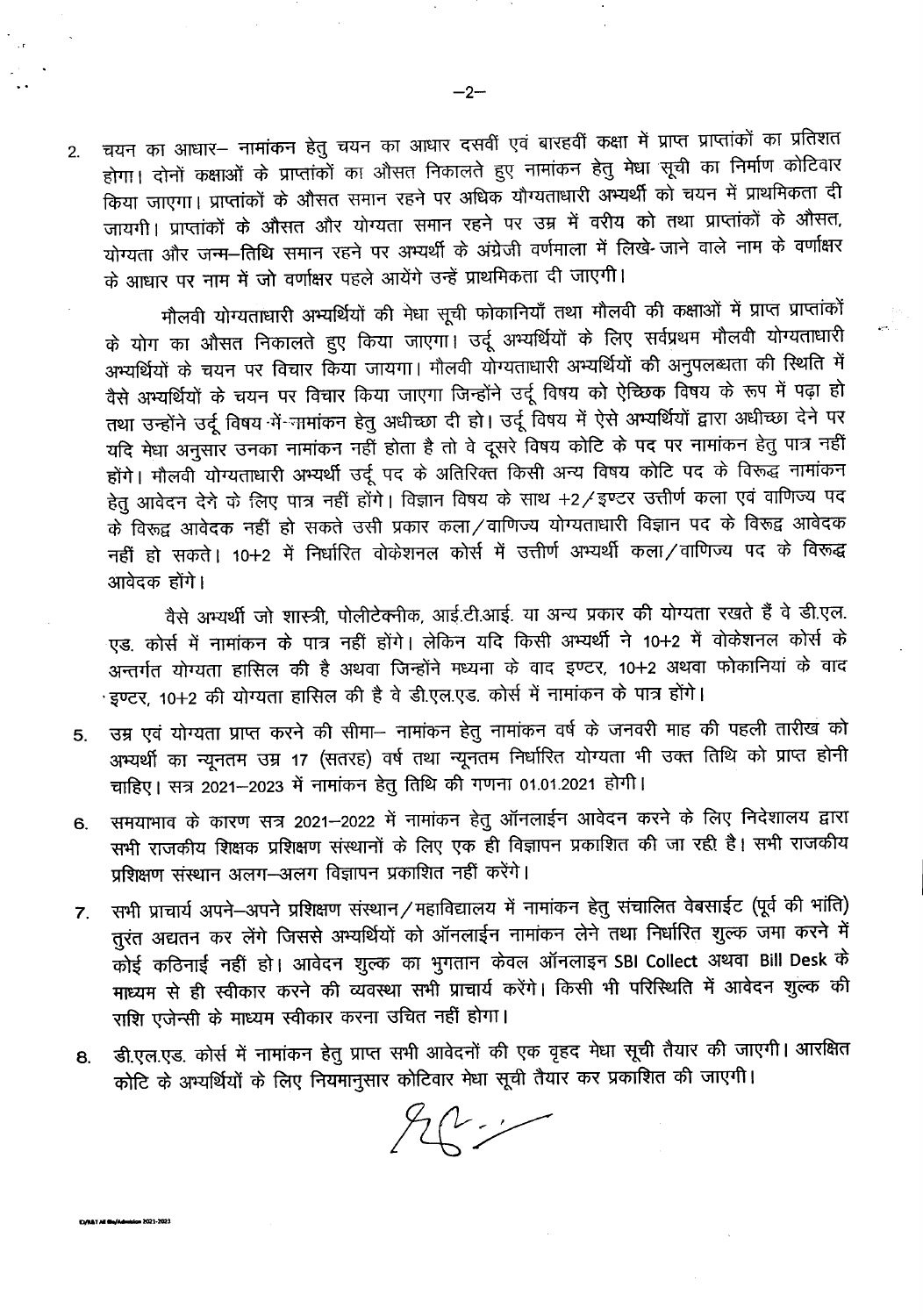- 9. नामांकन समिति की बैठक (तिथि निर्धारित कर) केवल एकबार ही आयोजित की जायगी तथा उक्त बैठक में सम्पूर्ण मेधा सूची जो कोटिवार अलग-अलग तैयार की गई है, पर सभी सदस्यों का अनुमोदन प्राप्त किया जायगा। 20.09.2021 से 04.10.2021 तक की अवधि में संस्थान / महाविद्यालय में नामांकन के दौरान सीट की संख्या के अनुसार निर्मित नामांकन सूची एवं तदुपरान्त क्रमिक रूप से प्रथम, द्वितीय, तृतीय (आवश्यकतानुसार नामांकन पूर्ण होने तक) प्रतीक्षक सूची से कोटिवार नामांकन किया जायगा। नामांकन हेतु <sup>~</sup> <sup>~</sup> ~~XiI~C "QX <sup>~</sup> !IICf>I~ld -mT \JI11l1fi "d"~ ~~ <sup>~</sup> lil~I~&1 "QX <sup>~</sup> <sup>m</sup> Cf)f 00r निश्चित रूप से प्राचार्य द्वारा भेजा जायगा। सूची प्रकाशित होने / संदेश भेजे जाने तथा नामांकन तिथि के बीच अभ्यर्थियों को इतना समय निश्चित रूप से दिया जाना चाहिए कि उन्हें नामांकन लेने के शर्तों को पूरा करने का अवसर मिल सके। नामांकन शुल्क बैंक ड्राफ्ट अथवा ऑन लाईन सीधे संस्थान के खाता में लिया जा सकता है। किसी भी परिस्थिति में नामांकन शुल्क नगद नहीं लिया जायगा। एक बार नामांकित हो जाने पर नामांकित अभ्यर्थी का नामांकन शुल्क वापस नहीं किया जाएगा। यदि किसी भूलवश संस्थान के द्वारा नियम विरूद्ध नामांकन हो जाता है तथा इस कोटि के अभ्यर्थी का नामांकन रद्द होने पर नामांकन शुल्क वापस होगा।
- 10. सभी प्राचार्य नामांकन प्रक्रिया इस प्रकार संचालित करेंगे कि अभ्य़र्थियों को नामांकन कराने में कठिनाई नहीं हो तथा निर्धारित समय सीमा में शतप्रतिशत नामांकन के लक्ष्य को प्राप्त किया जा सके।
- 11. नामांकन प्रक्रिया समाप्त होने के एक सप्ताह के अन्दर प्राचार्य सभी नामांकित प्रशिक्षुओं की सूची पूर्ण fdaरण के साथ ई-नेल/डाक के माध्यम से अधोहस्ताक्षरी को निश्चित रूप से उपलब्ध करायेंगे।
- 12. नामांकन कैलेण्डर– सभी प्रशिक्षण महाविद्यालयों के नामांकन में एकरूपता लाने के उद्वेश्य से निम्नलिखित नामांकन कैलेण्डर जारी किया जा रहा है जिसका अनुपालन किया जाना है:-
	- (i) आवेदन प्राप्त करने की प्रारम्भ तिथि 18.08.2021 (बुधवार से)
	- (ii) आवेदन प्राप्त करने की अंतिम तिथि  $01.09.2021$  (बूधवार तक)
	- (iii) मेधा सूची का निर्माण एवं नामांकन समिति की बैठक का आयोजन  $09.09.2021$  (गुरुवार)
	- (iv) मेधा सूची (सभी समर्पित आवेदन हेतु) का प्रकाशन 13.09.2021 (सोमवार)

27.09.2021 (सोमवार तक)

- (v) मेधा सूची पर अभ्यर्थियों द्वारा आपत्ति प्राप्त करना 20.09.2021 (सोमवार तक)
- (vi) प्राप्त आपत्ति के निराकरण के उपरान्त अंतिम मेधा सूची (सीट के अनुसार अभ्यर्थियों की सूची) एवं कोटिवार/ विषयवार सम्पूर्ण प्रतीक्षा सूची का प्रकाशन (संस्थान के वेबसाइट एवं सूचना पट्ट पर) तथा अंतिम मेधा सूची एवं सम्पूर्ण प्रतीक्षा सूची की हार्ड कॉपी की प्रति दिनांक-07.09.2021 तक जिला शिक्षा पदाधिकारी के कार्यालय में समर्पित किया जाना

>/R&T All file/Admision 2021

 $26 - 7$ 

.,